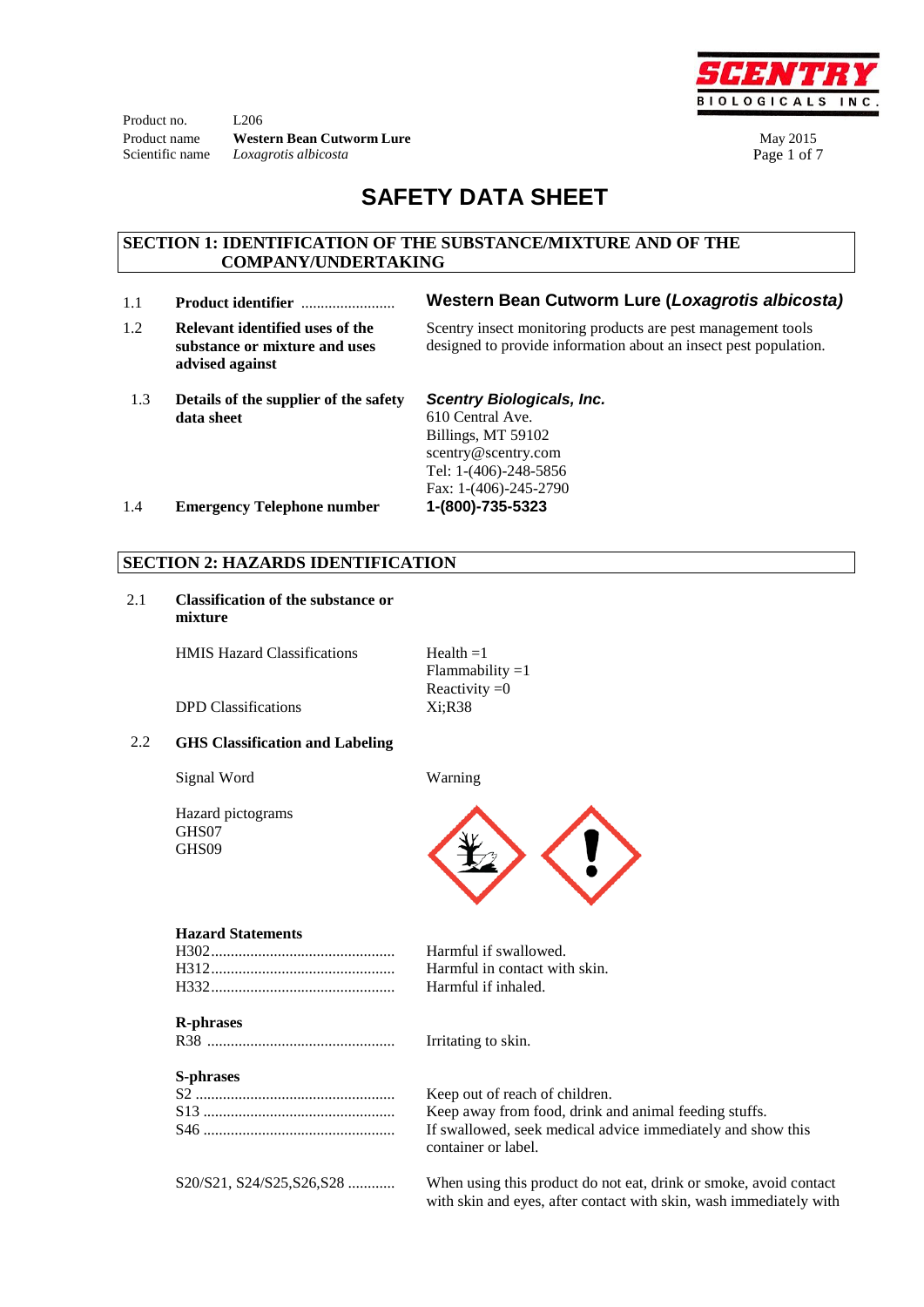

Product no. L<sub>206</sub> Product name **Western Bean Cutworm Lure** May 2015<br> **Scientific name** *Loxagrotis albicosta* Page 2 of 7 Scientific name *Loxagrotis albicosta* 

plenty of soap and water.

|                                 | Wear suitable protective clothing and gloves.                                 |
|---------------------------------|-------------------------------------------------------------------------------|
| <b>Precautionary statements</b> |                                                                               |
|                                 | Wash Hands thoroughly after handling.                                         |
|                                 | Wear protective gloves/protective clothing/eye protection/face<br>protection. |
|                                 | If on skin: Wash with plenty of soap and water.                               |
|                                 | If skin irritation occurs: Get medical advice/attention.                      |
|                                 | Take off contaminated clothing and wash before reuse.                         |
|                                 |                                                                               |

## 2.3 **Other hazards**

Environmental Hazard Dangerous to the environment.

## **SECTION 3: COMPOSITION/INFORMATION ON INGREDIENTS**

| 3.1 | Substance (s)<br><b>Mixture</b> | Product Identifier<br>(CAS No.)<br>N/A | $\frac{0}{0}$<br>N/A | Synonym (s)<br>N/A |
|-----|---------------------------------|----------------------------------------|----------------------|--------------------|
|     | <b>Rubber Septa Substrate</b>   | N/A                                    | N/A                  | N/A                |

## **SECTION 4: FIRST AID MEASURES**

| 4.1 | <b>Description of first aid measures</b>                                         |                                                                                                                                                                                                                       |
|-----|----------------------------------------------------------------------------------|-----------------------------------------------------------------------------------------------------------------------------------------------------------------------------------------------------------------------|
|     | Inhalation<br>Skin contact<br>Eye contact<br>Ingestion                           | Remove to fresh air. Provide oxygen if breathing is labored.<br>Remove contaminated clothing and wash well with soap and water.<br>Irrigate with water for at least 15 minutes.<br>If ingested drink plenty of water. |
| 4.2 | Most important symptoms and<br>effects, both acute and delayed                   | Primarily irritation                                                                                                                                                                                                  |
| 4.3 | Indication of any immediate<br>medical attention and special<br>treatment needed | Immediate medical attention is required in case of ingestion or<br>contact with eyes.                                                                                                                                 |

## **SECTION 5: FIRE-FIGHTING MEASURES**

| 5.1 | Extinguishing media                                      | Foam or carbon dioxide for small fires, water spray or foam for<br>large fires. Avoid heavy hose streams. |
|-----|----------------------------------------------------------|-----------------------------------------------------------------------------------------------------------|
| 5.2 | Special hazards arising from the<br>substance or mixture | The essential breakdown products are carbon monoxide, carbon<br>dioxide and water.                        |
| 5.3 | Advice for firefighters                                  | Use standard fire fighting techniques.                                                                    |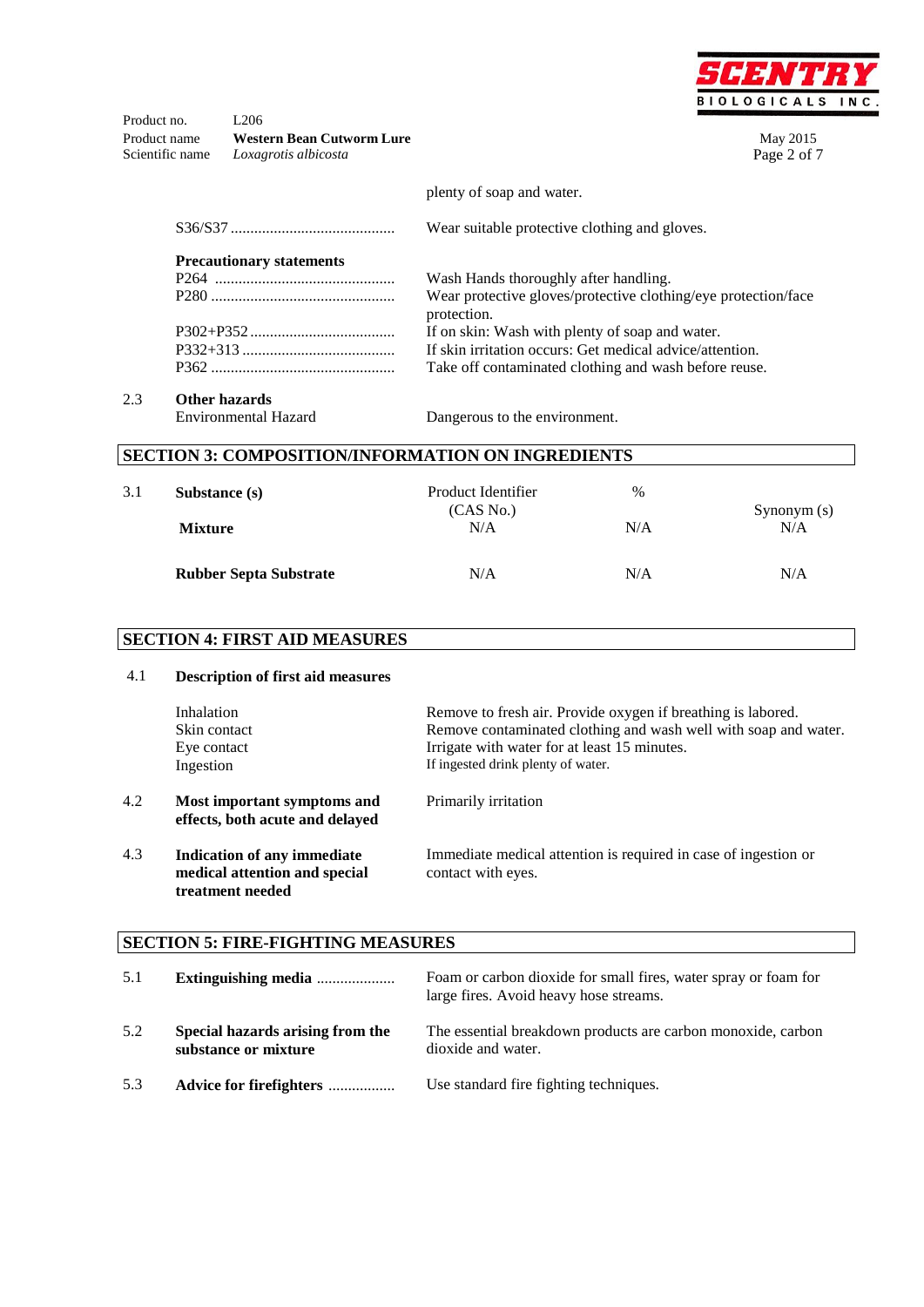

Product no. L<sub>206</sub> Product name **Western Bean Cutworm Lure** May 2015<br> **Scientific name** *Loxagrotis albicosta* Page 3 of 7 Scientific name *Loxagrotis albicosta* 

## **SECTION 6: ACCIDENTAL RELEASE MEASURES**

| 6.1<br>6.2 | <b>Personal precautions, protective</b><br>equipment and emergency procedures<br><b>Environmental precautions </b> | Avoid Contact with eyes, skin and clothes.<br>See section 8 for further detail on personal protective equipment.<br>Keep out of water sources and sewers |
|------------|--------------------------------------------------------------------------------------------------------------------|----------------------------------------------------------------------------------------------------------------------------------------------------------|
| 6.3        | <b>Methods and materials for</b><br>containment and cleaning up                                                    | Securely wrap container or spilled material in several layers of<br>newspaper and discard in trash.                                                      |
| 6.4        | Reference to other sections                                                                                        | See section 7 for fire prevention.<br>See section 8 for personal protection.<br>See section 13 for disposal.                                             |

## **SECTION 7: HANDLING AND STORAGE**

| 7.1 | <b>Precautions for safe handling </b>                           | General precautions to be taken with handling. Avoid contact with<br>eyes, skin and clothes.                                                                          |
|-----|-----------------------------------------------------------------|-----------------------------------------------------------------------------------------------------------------------------------------------------------------------|
| 7.2 | Conditions for safe storage,<br>including any incompatibilities | Store in cool, dry area out of direct sunlight. Keep storage container<br>closed until ready to use. Keep away from food, feedstuffs, and<br>domestic water supplies. |
| 7.3 |                                                                 | Scentry insect monitoring products are pest management tools<br>designed to provide information about an insect pest population.                                      |

## **SECTION 8: EXPOSURE CONTROLS/PERSONAL PROTECTION**

| 8.1 | Personal exposure limits | To our knowledge, no personal exposure limits have been<br>established for any of the components in this product. However,<br>exposure limits may be defined by local regulations and must be<br>observed.                               |
|-----|--------------------------|------------------------------------------------------------------------------------------------------------------------------------------------------------------------------------------------------------------------------------------|
| 8.2 |                          | Keep away from foodstuffs, beverages and food.<br>Avoid contact with eyes and skin.<br>Wash thoroughly after handling.                                                                                                                   |
|     | Respiratory protection   | None required, if the room is well-ventilated.<br>Use with local ventilation                                                                                                                                                             |
|     | Protective gloves        | None required, but vinyl, latex or rubber gloves is recommended<br>for continuous handling. The exact break through time of the<br>various types of protective gloves has to be found out by the<br>manufacturer and has to be observed. |
|     | Eye protection           | None Required                                                                                                                                                                                                                            |
|     | Other skin protection    | Wear a long-sleeved shirt and long pants, wear shoes and socks.                                                                                                                                                                          |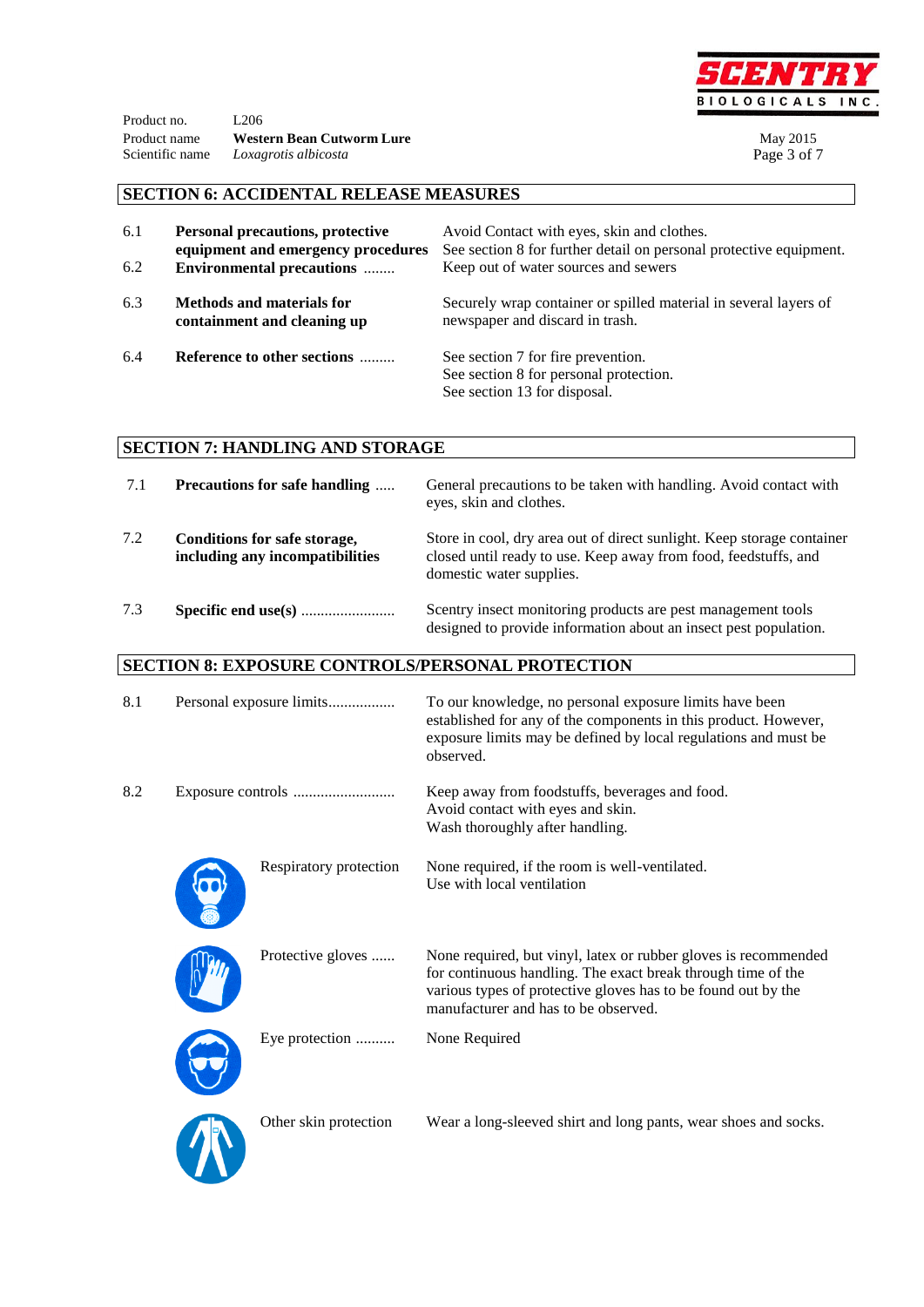

Product no. L<sub>206</sub> **Product name Western Bean Cutworm Lure** May 2015 Scientific name *Loxagrotis albicosta* Page 4 of 7

**NOTE:**

Personal protection information shown above is based upon general information as to normal uses and conditions. Where special or unusual uses or conditions exist, it is suggested that the expert assistance of an industrial hygienist or other qualified professional be sought.

### **SECTION 9: PHYSICAL AND CHEMICAL PROPERTIES**

| 9.1<br><b>Information on physical</b><br>and chemical properties | Western Bean Cutworm Lure (Loxagrotis albicosta) |
|------------------------------------------------------------------|--------------------------------------------------|
|                                                                  | Rubber substrate                                 |
|                                                                  | Fatty, Mild                                      |
|                                                                  | Not determined                                   |
|                                                                  | Not determined                                   |
| Melting point/Freezing point                                     | Not determined                                   |
| Initial boiling point and boiling range                          | Not determined                                   |
|                                                                  | Not determined                                   |
|                                                                  | Not determined                                   |
| Flammability (solid/gas)                                         | Not highly flammable                             |
| Upper/lower flammability or                                      | Not determined                                   |
| explosive limits                                                 |                                                  |
|                                                                  | Not determined                                   |
|                                                                  | Not determined                                   |
|                                                                  | Not determined                                   |
|                                                                  | Solubility at $20^{\circ}$ C in:                 |
|                                                                  | water insoluble                                  |
|                                                                  | Not determined                                   |
|                                                                  | Not explosive.                                   |
| Oxidizing properties                                             | Not oxidizing                                    |
| Decomposition temperature                                        | Not determined                                   |
| Auto-ignition temperature                                        | Not determined                                   |
| Partition coefficient: n-octanol/water                           | Not determined                                   |

#### 9.2 **Other Information** None

#### **SECTION 10: STABILITY AND REACTIVITY**

| 10.1 |                                           | To our knowledge, the product has no special reactivities.                  |
|------|-------------------------------------------|-----------------------------------------------------------------------------|
| 10.2 |                                           | Stable at ambient temperatures while in storage and while being<br>handled. |
| 10.3 | <b>Possibility of hazardous reactions</b> | Thermally decomposition products may include $CO$ , $CO_2$ , $H_2O$ .       |
| 10.4 | Conditions to avoid                       | Acids, peroxides and other oxidizing agents.                                |
| 10.5 | Incompatible materials                    | None known.                                                                 |
| 10.6 | <b>Hazardous decomposition products</b>   | See Section 5                                                               |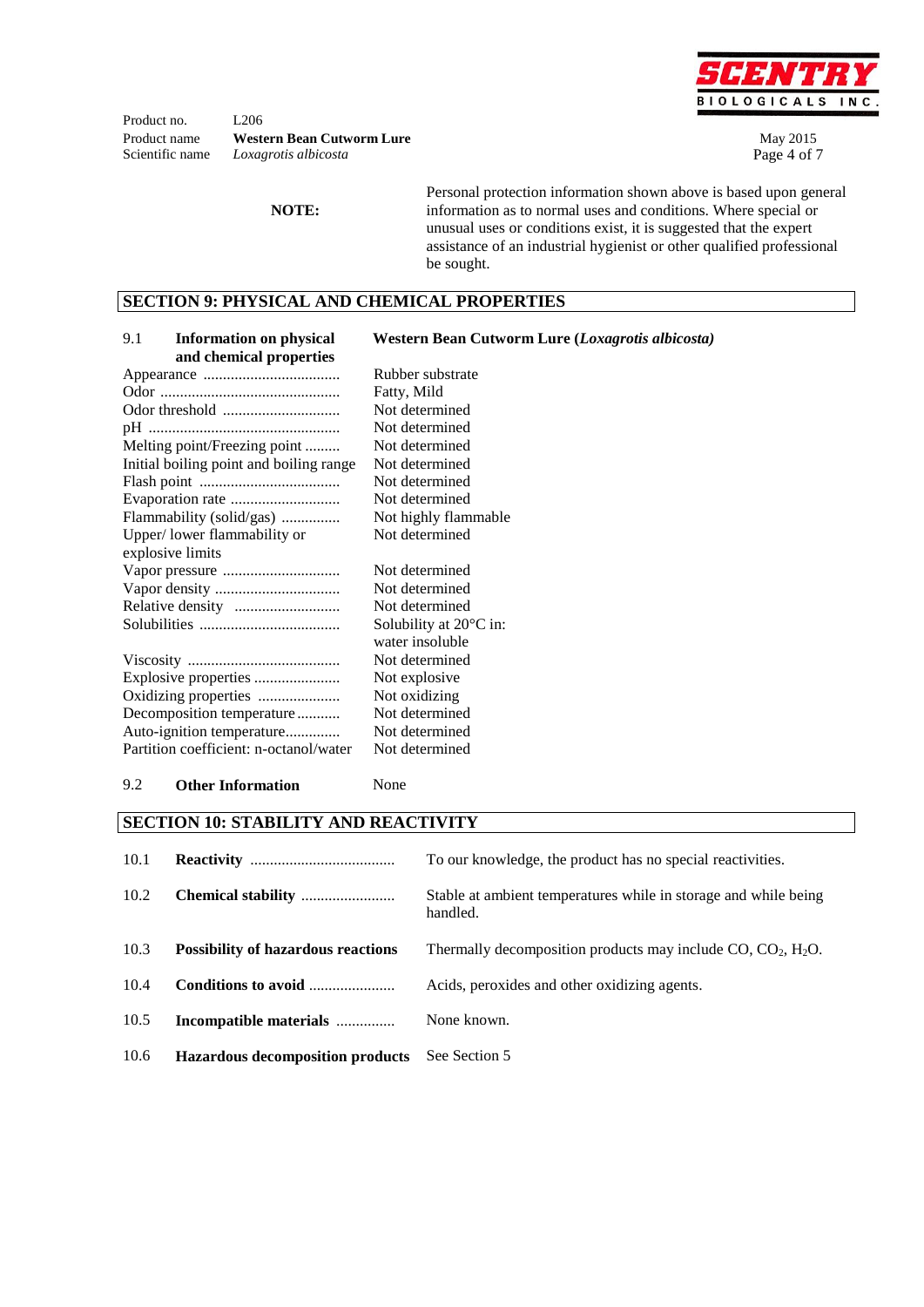

Product no. L<sub>206</sub> Product name **Western Bean Cutworm Lure** May 2015<br> **Scientific name** *Loxagrotis albicosta* Page 5 of 7 Scientific name *Loxagrotis albicosta* 

### **SECTION 11: TOXICOLOGICAL INFORMATION**

### 11.1 **Information on toxicological effects**

|                                                                                                                    |                                                                     | This product contains a straight chain lepidopteran pheromone, a<br>class of pheromones with no expected risks to human health or non-<br>target organisms. |  |  |  |
|--------------------------------------------------------------------------------------------------------------------|---------------------------------------------------------------------|-------------------------------------------------------------------------------------------------------------------------------------------------------------|--|--|--|
|                                                                                                                    | Route(s) of Entry - skin (most likely)<br>-ingestion<br>-inhalation | $LD_{50}$ , dermal: Not determined<br>$LD_{50}$ , oral: Not determined<br>$LD_{50}$ , inhalation: Not determined                                            |  |  |  |
| Delayed, immediate, or chronic<br>effects from short term exposure                                                 |                                                                     | Not determined                                                                                                                                              |  |  |  |
| Delayed, immediate, or chronic<br>effects from long term exposure                                                  |                                                                     | Not determined                                                                                                                                              |  |  |  |
| Symptoms                                                                                                           |                                                                     | Causes mild to moderate skin and eye irritation                                                                                                             |  |  |  |
| Indication of whether the chemical is<br>listed in the NTP, or has found to be<br>carcinogenic by the IARC or OSHA |                                                                     | Not determined                                                                                                                                              |  |  |  |

### **SECTION 12: ECOLOGICAL INFORMATION**

### 12.1 **Toxicity**

|      | The ecotoxicity of the active ingredient is measured as:                          |                          |                                                                |  |
|------|-----------------------------------------------------------------------------------|--------------------------|----------------------------------------------------------------|--|
|      | 96-h L $C_{50}$<br>- Fish<br>72-h LOEC<br>- Algae<br>- Daphina<br>48-h L $C_{50}$ |                          | Not determined                                                 |  |
|      |                                                                                   |                          | Not determined                                                 |  |
|      |                                                                                   |                          | Not determined                                                 |  |
|      | - Bees                                                                            | 48-h $LD_{50}$ , contact | Not determined                                                 |  |
|      |                                                                                   | 48-h $LD_{50}$ , oral    | Not determined                                                 |  |
| 12.2 | <b>Persistence in degradability</b>                                               |                          | Easily decompose to carbon monoxide, carbon dioxide and water. |  |
| 12.3 | Bioaccumulative potential                                                         |                          | Not determined                                                 |  |
| 12.4 |                                                                                   |                          | Not determined                                                 |  |
| 12.5 | <b>Results of PBT and vPvB</b>                                                    |                          | Not determined                                                 |  |
| 12.6 | Other adverse effects                                                             |                          | None                                                           |  |
|      |                                                                                   |                          |                                                                |  |

## **SECTION 13: DISPOSAL CONSIDERATIONS**

#### 13.1 **Waste treatment methods**

| Do not contaminate water, foodstuffs, feed, seed or sewage water<br>by storage or disposal. Wastes resulting from the use of this product |  |
|-------------------------------------------------------------------------------------------------------------------------------------------|--|
| must be disposed of on site or at an approved waste disposal                                                                              |  |
| facility.                                                                                                                                 |  |
| To minimize exposure see section 8.                                                                                                       |  |
|                                                                                                                                           |  |
| Do not reuse empty pouch. Discard pouch into trash.                                                                                       |  |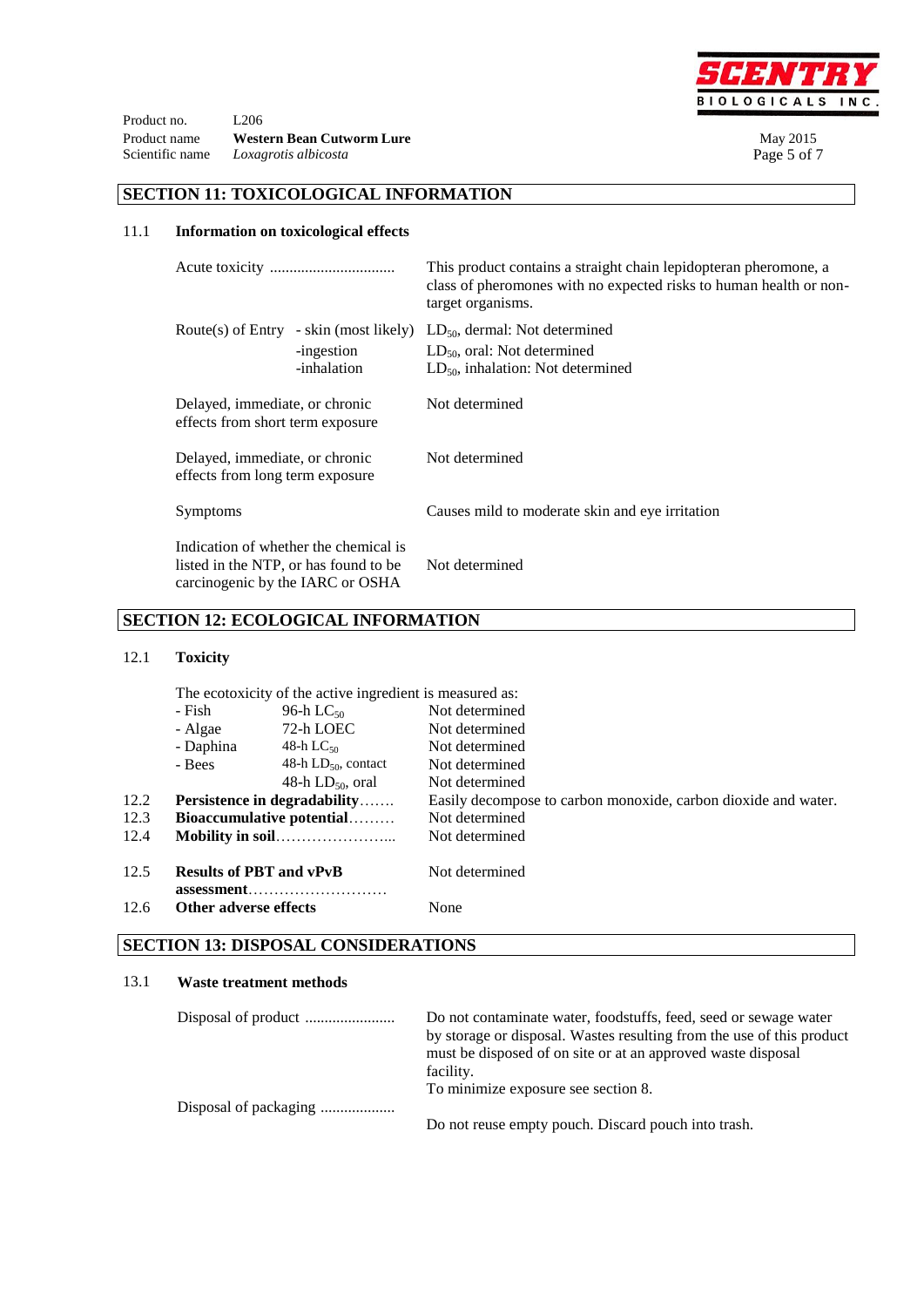

Product no. L<sub>206</sub> Product name **Western Bean Cutworm Lure** May 2015<br> **Scientific name** *Loxagrotis albicosta* Page 6 of 7 Loxagrotis albicosta

### **SECTION 14: TRANSPORT INFORMATION**

| 14.1 | UN number                                                                             | 3077                                                                                                                                 |
|------|---------------------------------------------------------------------------------------|--------------------------------------------------------------------------------------------------------------------------------------|
| 14.2 | UN proper shipping name                                                               | The product is not classified as hazardous material for both national<br>and international transport by road or rail, by sea or air. |
| 14.3 | Transport hazard class(es)                                                            | 9                                                                                                                                    |
| 14.4 |                                                                                       | Ш                                                                                                                                    |
| 14.5 | Environmental hazards                                                                 | Marine pollutant                                                                                                                     |
| 14.6 | <b>Special precautions for user</b>                                                   | Do not discharge to the environment.                                                                                                 |
| 14.7 | <b>Transport in bulk according to</b><br>Annex II of MARPOL 73/78 and<br>the IBC code | The product is not transported in bulk tankers.                                                                                      |

## **SECTION 15: REGULATORY INFORMATION**

| 15.1 | Safety, health and environmental<br>regulations/legislation specific for<br>the substance or mixture | Water Hazard class 2 (self assessment): Hazardous for water. |  |
|------|------------------------------------------------------------------------------------------------------|--------------------------------------------------------------|--|
| 15.2 | <b>Chemical safety assessment</b>                                                                    | A chemical safety assessment has not been performed.         |  |

### **SECTION 16: OTHER INFORMATION**

| 16.1 |  | CAS<br><b>CLP</b><br><b>DPD</b><br><b>GHS</b>                                                                                                                 | <b>Chemical Abstracts Service</b><br>Classification, Labeling and Packaging<br>Dangerous Preparation Directive<br>Globally Harmonized classification and labeling<br>System |  |
|------|--|---------------------------------------------------------------------------------------------------------------------------------------------------------------|-----------------------------------------------------------------------------------------------------------------------------------------------------------------------------|--|
|      |  | <b>HMIS</b>                                                                                                                                                   | Hazardous Material Identification System                                                                                                                                    |  |
|      |  | <b>IARC</b>                                                                                                                                                   | International Agency for Research on Cancer                                                                                                                                 |  |
|      |  | IBC.                                                                                                                                                          | <b>International Bulk Chemical</b>                                                                                                                                          |  |
|      |  | $LC_{50}$                                                                                                                                                     | 50% Lethal Concentration                                                                                                                                                    |  |
|      |  | $LD_{50}$                                                                                                                                                     | 50% Lethal Dose                                                                                                                                                             |  |
|      |  | LOEC                                                                                                                                                          | Lowest Observed Effect Concentration                                                                                                                                        |  |
|      |  | <b>NTP</b>                                                                                                                                                    | National Toxicology Program                                                                                                                                                 |  |
|      |  | <b>OSHA</b>                                                                                                                                                   | Occupational Safety and Health Administration                                                                                                                               |  |
|      |  | R-phrase                                                                                                                                                      | Risk phrase                                                                                                                                                                 |  |
|      |  | SDS.                                                                                                                                                          | <b>Safety Data Sheet</b>                                                                                                                                                    |  |
|      |  | S-phrase                                                                                                                                                      | Safety phrase                                                                                                                                                               |  |
|      |  | <b>WHO</b>                                                                                                                                                    | World Health Organization                                                                                                                                                   |  |
| 16.2 |  | Data measured on the product are unpublished company data. Data<br>on ingredients are available from published literature and can be<br>found several places. |                                                                                                                                                                             |  |
| 16.3 |  |                                                                                                                                                               |                                                                                                                                                                             |  |